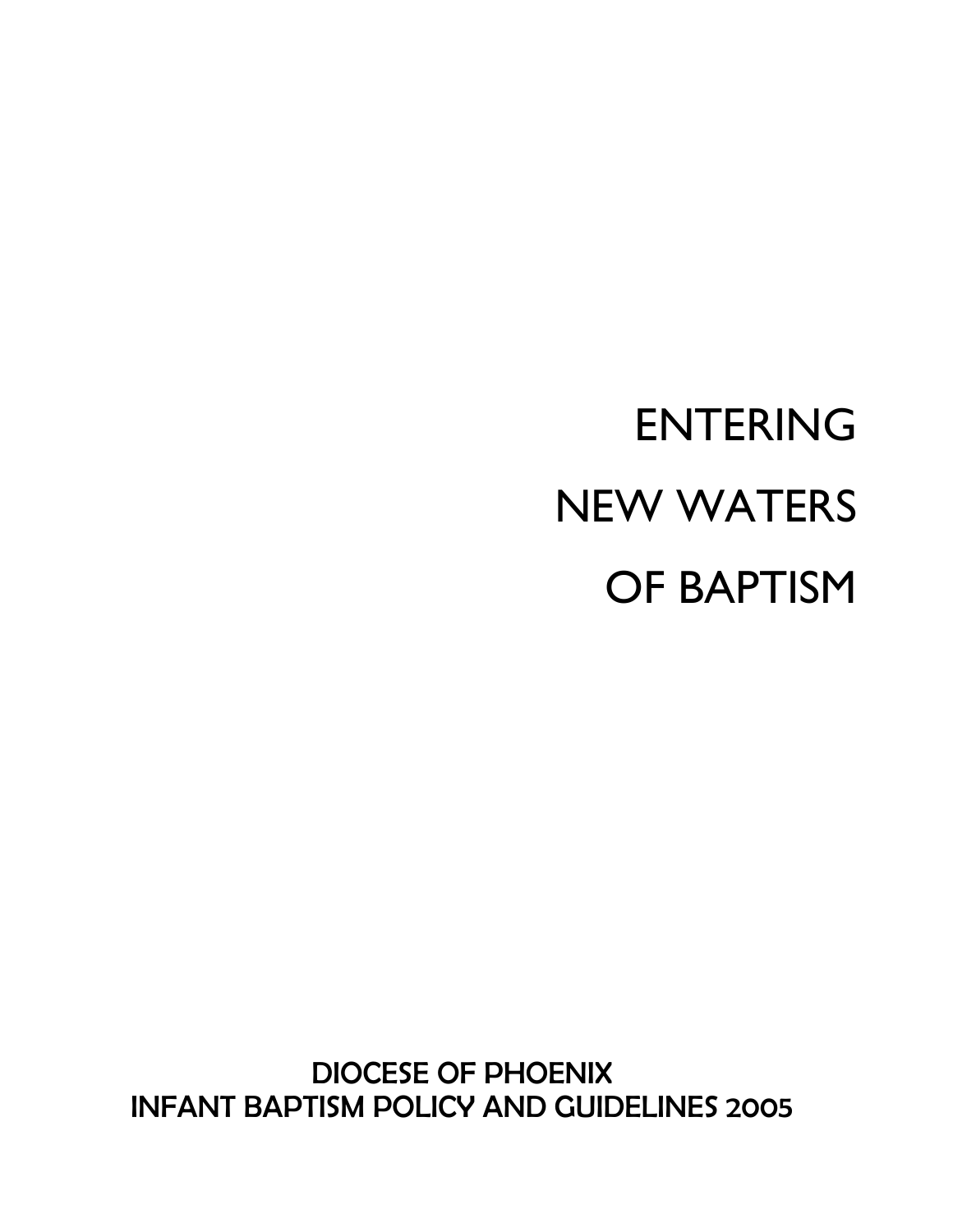### INFANT BAPTISM POLICY & GUIDELINES DIOCESE OF PHOENIX

"*Frequently, many who present themselves for catechesis truly require genuine conversion. Because of this the Church usually desires that the first stage in the catechetical process be dedicated to ensuring conversion. . . The peculiar nature of this situation is found in the fact that missionary activity is directed towards the baptized of all ages. . . . "* (GDC #62, 58c)

#### UNDERSTANDING BAPTISM

"Christian initiation is accomplished by three sacraments together: Baptism which is the beginning of new life; Confirmation which is its strengthening; and the Eucharist which nourishes the disciple with Christ's Body and Blood for his transformation in Christ. " CCC 1275.

The Sacrament of Baptism is the initial sacrament of faith and through the waters of Baptism we enter a new kind of life, the life of the spirit.

The documents of the Second Vatican Council offer the RCIA (Rite of Christian Initiation of Adults) as the normative experience for baptism. This teaching has many implications. Among these are: that faith is a journey, that baptism demands a level of faith/conversion/commitment, and that (Baptism) faith initiates the individual into a (permanent living) relationship with the Christ and his disciples.

"Since the earliest times, Baptism has been administered to children, for it is a grace and a gift of God that does not presuppose any human merit; children are baptized in the faith of the Church. Entry into Christian life gives access to true freedom. " CCC 1282

Infant baptism is to celebrate faith already transforming the lives of the parents and of the community – a faith that will be shared, by word and example, with the newly baptized infants as they grow into responsible young adulthood. Parents and community must clearly understand the Christian meaning of baptism and freely choose to celebrate the sacrament as a time of growth in their own relationship with God.

For Christians, Christ is the "sacrament," the effective sign of God's love and mercy and power in our lives. Since Christ  $\frac{2}{3}$  acts through His Church – the Christian community – the sacraments need to be understood and seen in the context of the saving actions of the community of believers. Baptism is the door to life and to the kingdom of God. It is the beginning of the initiation into a life committed to Christ. Baptism is without fruit if not lived out and calls the person in this life to actively engage in Christ's mission and to become like Christ-- the revelation of God's love.

Parents and the community, in choosing baptism for an infant, accept the responsibility to continue the initiation of the baptized through the Eucharist and Confirmation--growth towards Christian maturity.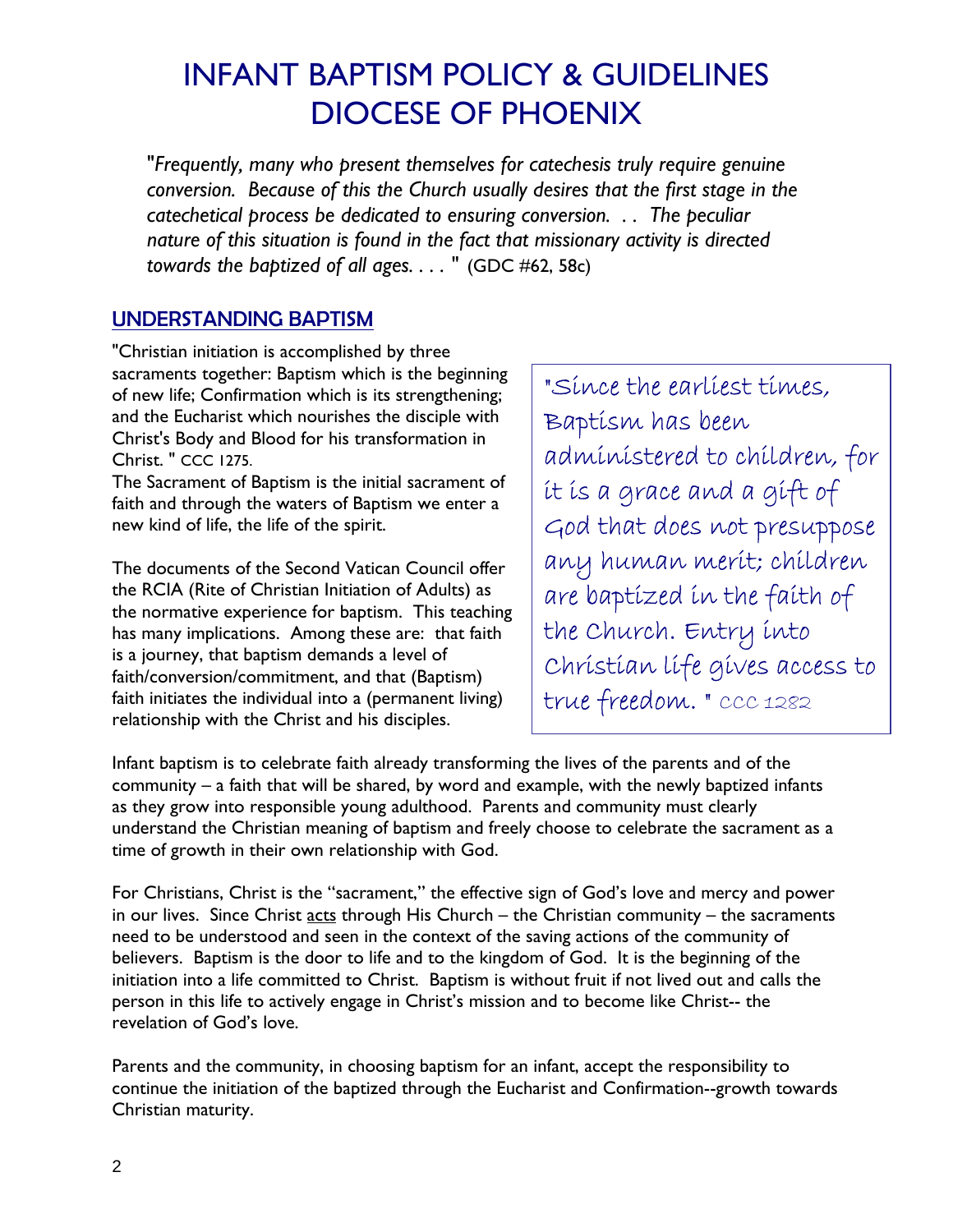### WELCOMING CONVERSATION

" What must I do to inherit eternal life?" Matthew 19:16



#### Policy 1

Arrangements for Baptism are to be made through a personal conversation with the parish priest or designated minister --prior to the Baptism.

#### Pastoral Guidelines

- 1. The purpose of this is for the Church to:
	- Express our joy at the birth of their child
	- Help the parents come to the awareness of the significance of this event in the faith life of their family
	- Extend an invitation to parents and families to enter more fully into the life of the church and to discern their openness to do so.
- 2. Parents may arrange for this conversation prior to the birth of their child.
- 3. The conversation should be in a setting conductive to discussion and dialogue.
- 4. This dialogue should discern in the Catholic parent(s) at least a sincere effort to live the Christian life and clearly establish a reasonable hope that the child will be raised in the Catholic faith.
- §1 For an infant to be baptized lawfully it is required:
	- 1. that the parents, or at least one of them, or the person who lawfully holds their place, give their consent;
	- 2. that there be a wellfounded hope that the child will be brought up in the catholic religion. If such hope is truly lacking, the baptism is, in accordance with the provisions of particular law, to be deferred and the parents advised of the reason for this. Canon 868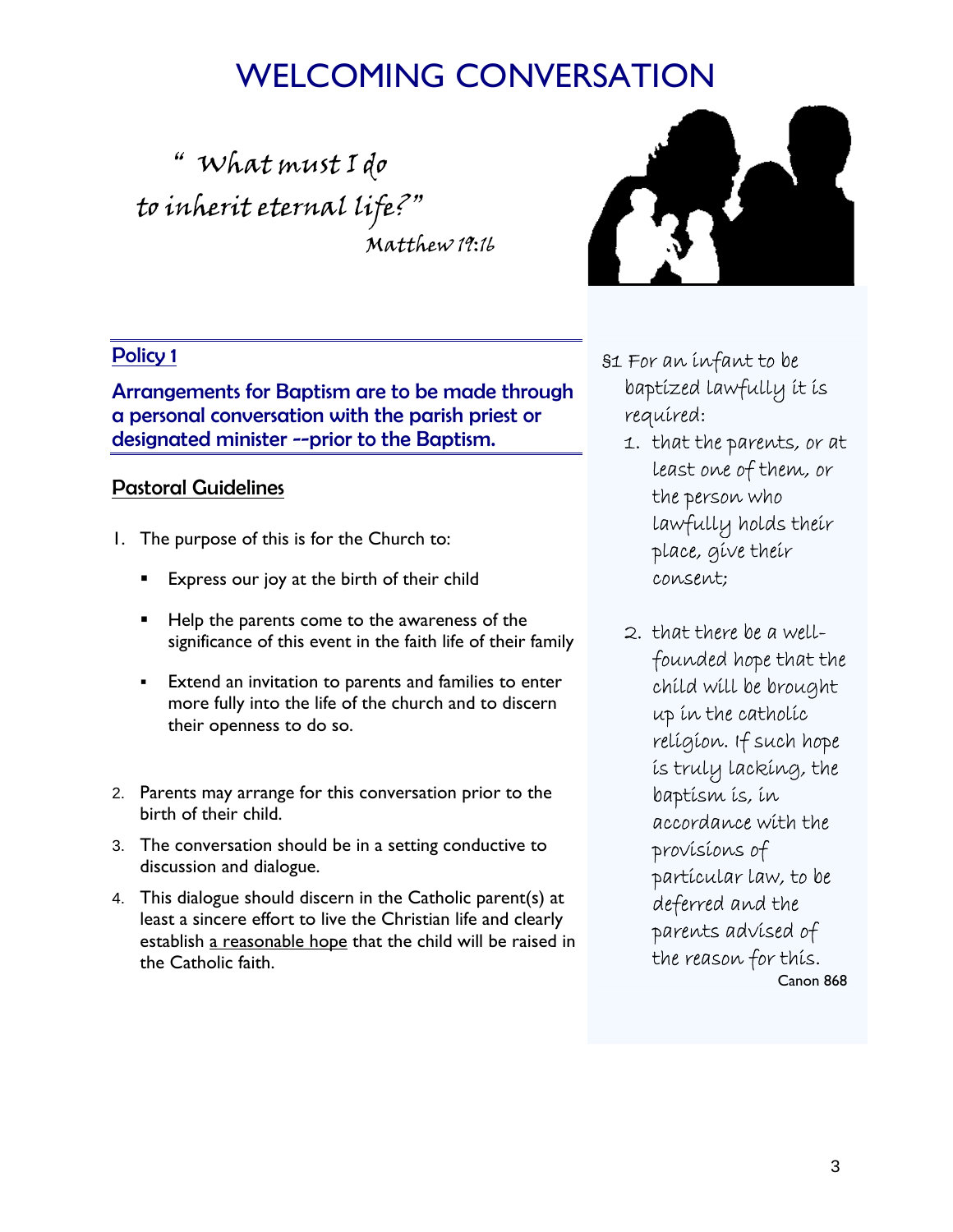### PROVIDING SACRAMENTAL FORMATION

"Now you too, in Him, have heard the message of truth and the good news of your salvation, and have believed it." Ephesians 1:13

#### Policy 2

"For the grace of Baptism to unfold, the parents' help is important. So too is the role of the godfather and godmother, who must be firm believers, able and ready to help the newly baptized—child or adult—on the road of Christian life."

1255 CCC

"Christ's faithful have the right to be assisted by their Pastors from the spiritual riches of the Church, especially by the word of God and the sacraments."

Canon 213

Parents are expected to participate in a preparation process for the baptism of their children.

#### Policy 2.1

When parents are in need of formation in the Christian faith, it is the responsibility of the parish to provide opportunities for adequate development of their faith.

#### Pastoral Guidelines:

- 1. Pastoral Challenge: Families should never sense rejection from the Church. Rather, they should be helped to see the Church's care for them, especially in situations in which baptism needs to be delayed.
- 2. Families in whom a readiness for baptism is not discerned, and in cases where parents have not been fully initiated in the celebration of baptism, confirmation and Eucharist, a ministry to parents will be an opportunity to deepen their understanding and grow in the practice of the faith.
- 3. Priests and Deacons should not baptize children *registered* in other parishes without consultation with the proper pastor. When that *proper* pastor has determined Baptism should be delayed or indefinitely postponed, that judgment should be respected *unless it is in clear and substantial violation of diocesan guidelines*.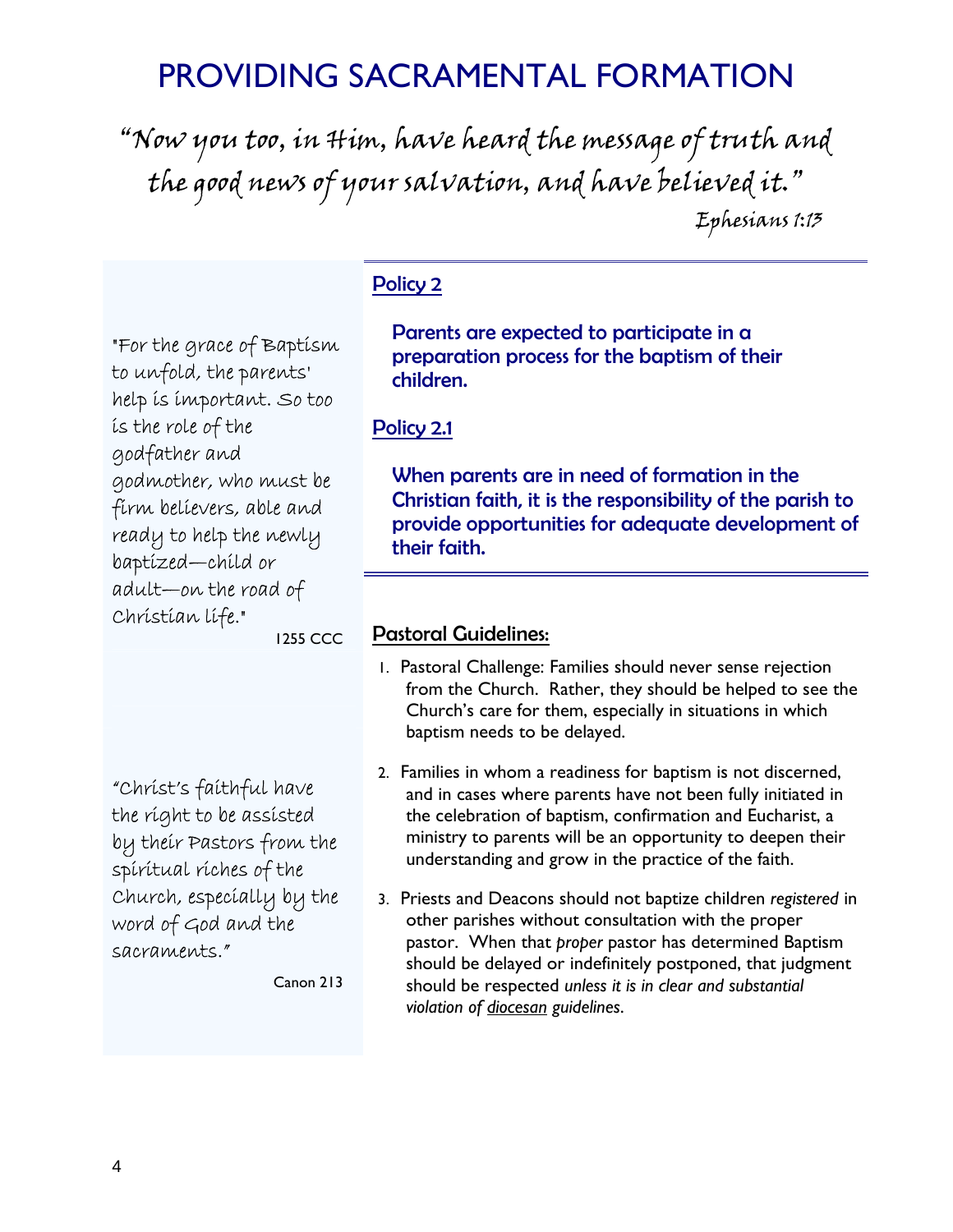### SACRAMENTAL FORMATION FOR PARENT(S)

"That your eyes may be open night and day toward this house, the place of which you said, 'My name shall be there.'" 1Kings 8:29

#### Policy 3:

Every parish or group of parishes shall ensure sacramental preparation for parents prior to the baptism. Catechesis and preparation that is appropriate for the needs of the family with additional children should be provided.

#### Pastoral Guidelines:

- 1. Religious and lay people should work with priests and deacons in the necessary preparations for baptism. The preparation process should be one of evangelization and catechesis based on adult learning principles and help the parent(s) to grow in the spiritual life.
- 2. The number and content of the preparation sessions should be determined on the basis of the need of the parent(s) involved and the resources available.
- 3. While it is expected that each parish establish appropriate processes for baptismal catechesis, it is important to remember the *primary element* in determining the appropriate amount of catechesis is the *need of the parent(s)* not the fulfillment of a set program per se. The number of sessions for this catechesis is left to the discretion of each pastor and his available staff and resources.
- 4. Parents who have participated in baptismal preparation for their first child, should be *encouraged* to prepare for the baptisms of additional children. They need not be *required* to repeat the same procedure, but alternative options for additional family baptisms should be considered i.e.:
	- Family Retreat
	- Community Pot Luck Dinner with Prayer Service
	- Small Christian Community Invitation

*(A parish Infant Baptism Resource Manual with models and recommended content is available through the Diocesan Office of Catechetical Ministry*.)

The witness of Christian life given by parents in the family comes to children with tenderness and parental respect. Children thus perceive and joyously live the closeness of God and of Jesus made manifest by their parents in such a way that this first Christian experience frequently leaves decisive traces throughout life. This Childhood religious awakening is irreplaceable . . . . Indeed, family catechesis precedes. . . accompanies and enriches all forms of catechesis." GDC 226.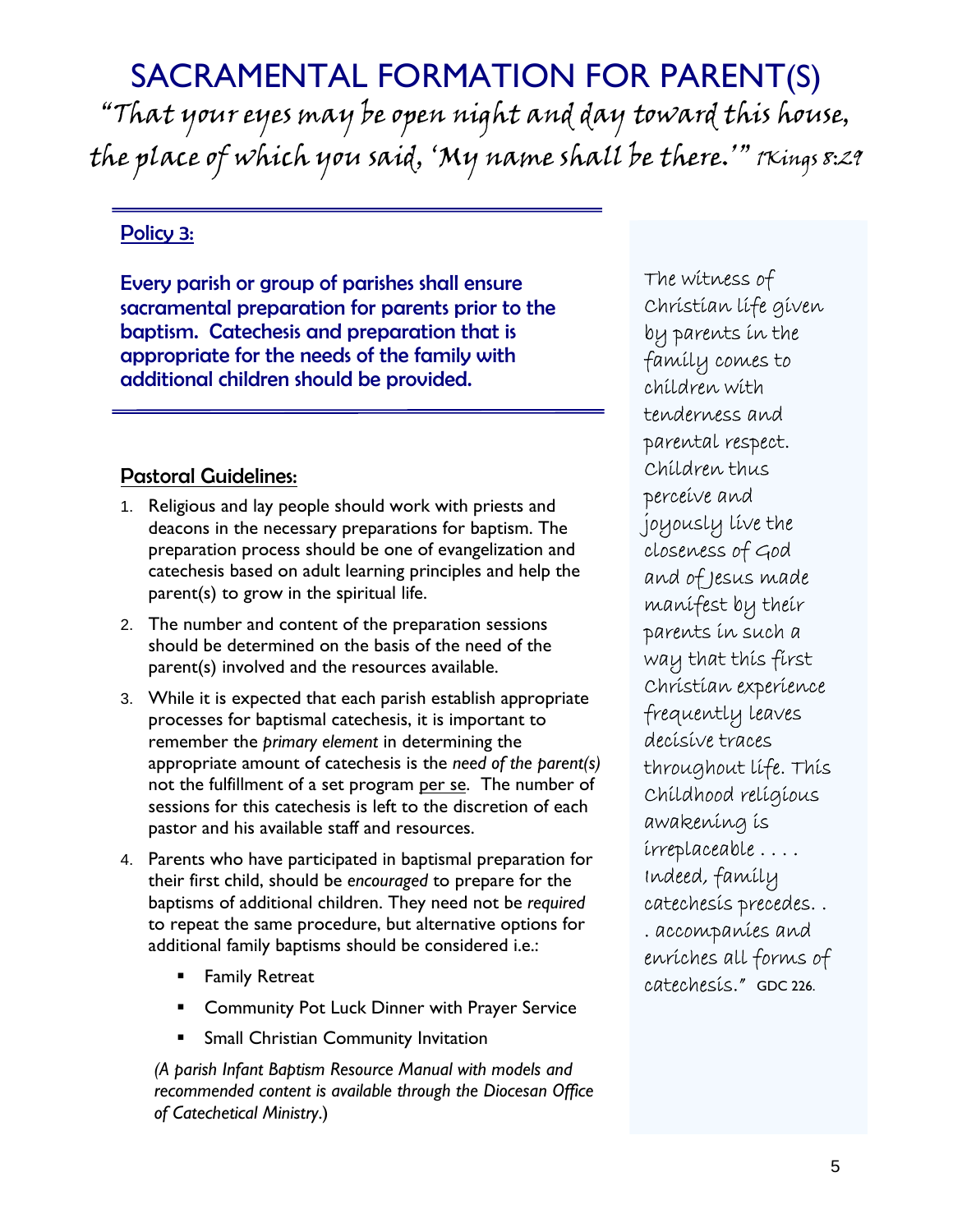### PARENT(S) COMMITMENT to JOURNEY of FAITH

"Jesus came and walked along with them." Luke 24.

"Attention to the diverse life situations of people moves catechesis to employ many different approaches to meet them and to adapt the Christian message and the pedagogy of the faith to different needs. . . . .

Attention to the development in faith of the baptized gives rise to catechesis designed to deepen faith or indeed to recover faith, for those who need to discover that essential orientation again. GDC 165

#### Pastoral Consideration

*Negative criteria are opportunities for the "new* evangelization*" mentioned in the General Directory-- a time to embrace our own who might have lost a "living sense of the faith".*

#### Policy 4

Extreme, serious lack of the elements below would constitute legitimate reason for delaying the baptism of the child. The purpose of delay is to allow time for the parent(s) to come to a fuller understanding of their own faith life and that of their child, and their relationship and responsibility to the parish community.

#### Pastoral Guidelines

1. The basis for judging a Catholic Christian includes:

- acceptance of the doctrine of the Creed;
- regular sharing in the worship of the Church; personal prayer life; concern to show charity to others;
- a lifestyle influenced by the life of Christ and a commitment to the way of life to which he invites us.
- 2. Particular sensitivity should be exercised toward Catholics whose culture has implicitly taught the value of having children baptized but who do not necessarily attend Mass with any regularity. In some cases, these persons are doing what the Church of their youth or cultural tradition asked of them. In such instances a pastoral approach may be to baptize the child with their participation in a pre-baptismal process. This may be a their first stage in renewing and reconnecting with a larger faith community.



Negative criteria do not establish the "absence of real hope".

#### Examples:

- One's non use of offertory envelopes or lack of active involvement in parish life, does not establish the "absence of real hope" that their child will be raised Catholic.
- Whether the parent(s) go to Mass every Sunday is no criterion in and of itself for delaying Baptism.
- Whether the parent's marriage is valid does not constitute the key to the "reasonable hope" required by Church law. This concern may be pastorally addressed during the conversation with the parents.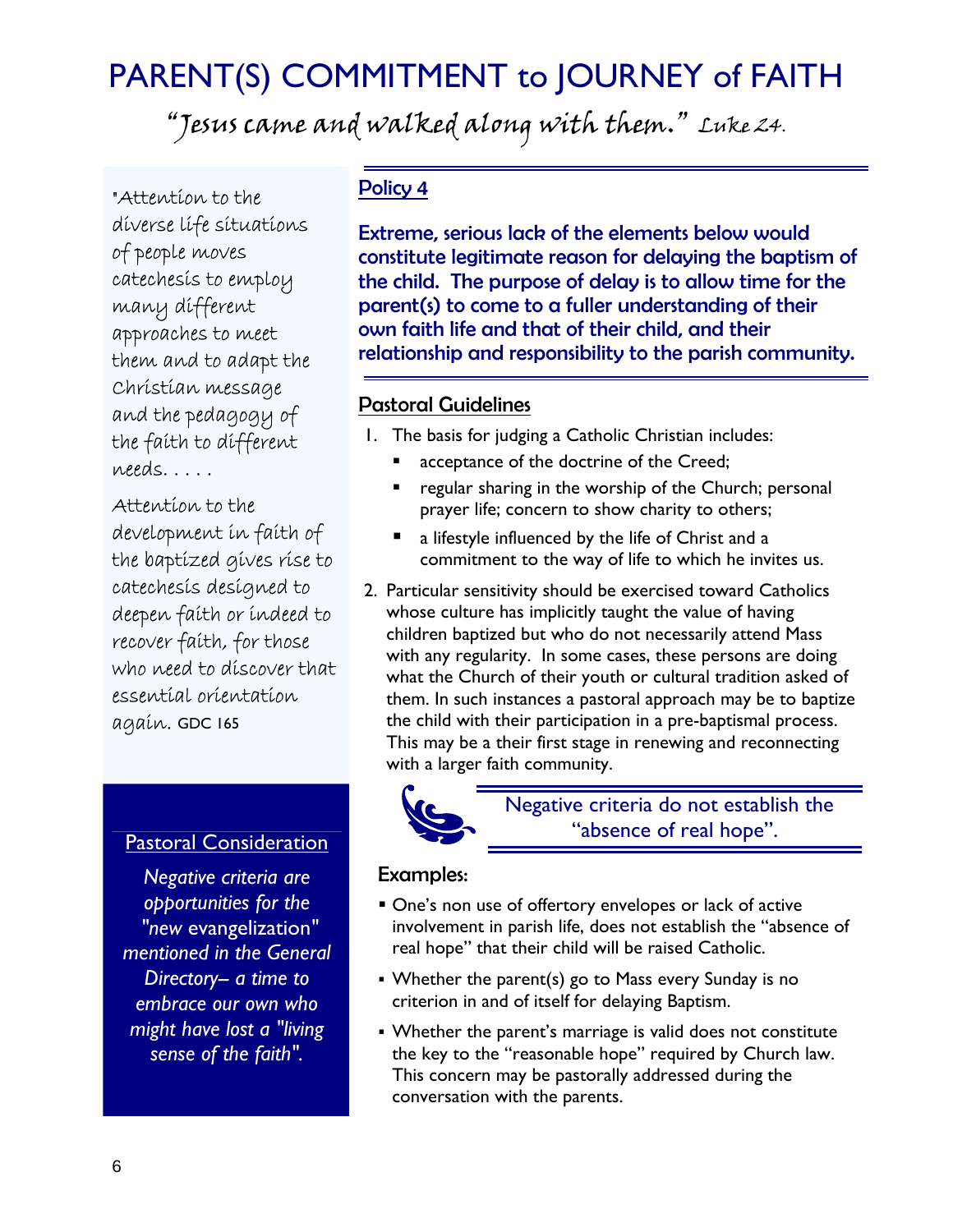### Policy 5:

In the baptism of infants parents take responsibility for choosing a godparent(s) who will serve as good examples for living the Catholic way of life. A godparent can later serve as a sponsor of the child when he/she is confirmed.

### Policy 5.1:

It is customary to have two godparents, however only one is required for baptism. A godparent may be either male or female. If two godparents are chosen, one must be male and one female.

A godparent must be a fully initiated Roman Catholic, (baptized, confirmed and receiving the Eucharist), at least sixteen years of age.

A baptized non-Catholic may be chosen as a Christian witness provided there is at least one Catholic godparent.

### Pastoral Guidelines:

- 1. Godparents should be ready to commit the time and personal care to nurture and support the child and the parent(s). This support should be seen as ongoing through this family's journey of faith.
- 2. One's godparents can never be changed since they are historical witnesses to the baptism.
- 3. The Church asks that there be one or two godparents. Due to cultural traditions there is no reason why others may not serve as honorary godparents to be part of the ceremony and an important part of the child's life. It is important to inform the ministers of baptism which two godparents will be officially recorded in the baptismal record.

For pastoral sensitivity, you might recommend honorary godparents sign their names to the back of the Baptism Certificate.

4. It is not a diocesan requirement that godparents/sponsors participate in the preparation process asked of the parent(s). However, their participation may be a benefit to them as a faith growth experience.

In so far as possible, a person being baptized is to be assigned a sponsor ., . . In the case of an infant baptism, the role is together with the parents to present the child for baptism, and to help it to live a Christian life befitting the baptized and faithfully to fulfill the duties inherent in baptism. Canon 872.

One sponsor, male or female, is sufficient; but there may be two, one of each sex. Canon 873.

§1 To be admitted to undertake the office of sponsor, a person must:

- 1. be appointed . . . by the parents or whoever stands in their place, . . . . the person must be suitable for this role and have the intention of fulfilling it;
- 2. be not less than sixteen years of age, . . . ;
- 3. be a catholic who has been confirmed and has received the blessed Eucharist, and who lives a life of faith which befits the role to be undertaken,
- 4. not labour under a canonical penalty, whether imposed or declared;
- 5. not be either the father or the mother of the person to be baptized.

§2 A baptized person who belongs to a non-Catholic ecclesial community may be admitted only in company with a catholic sponsor, and then simply as a witness to the baptism. Canon 874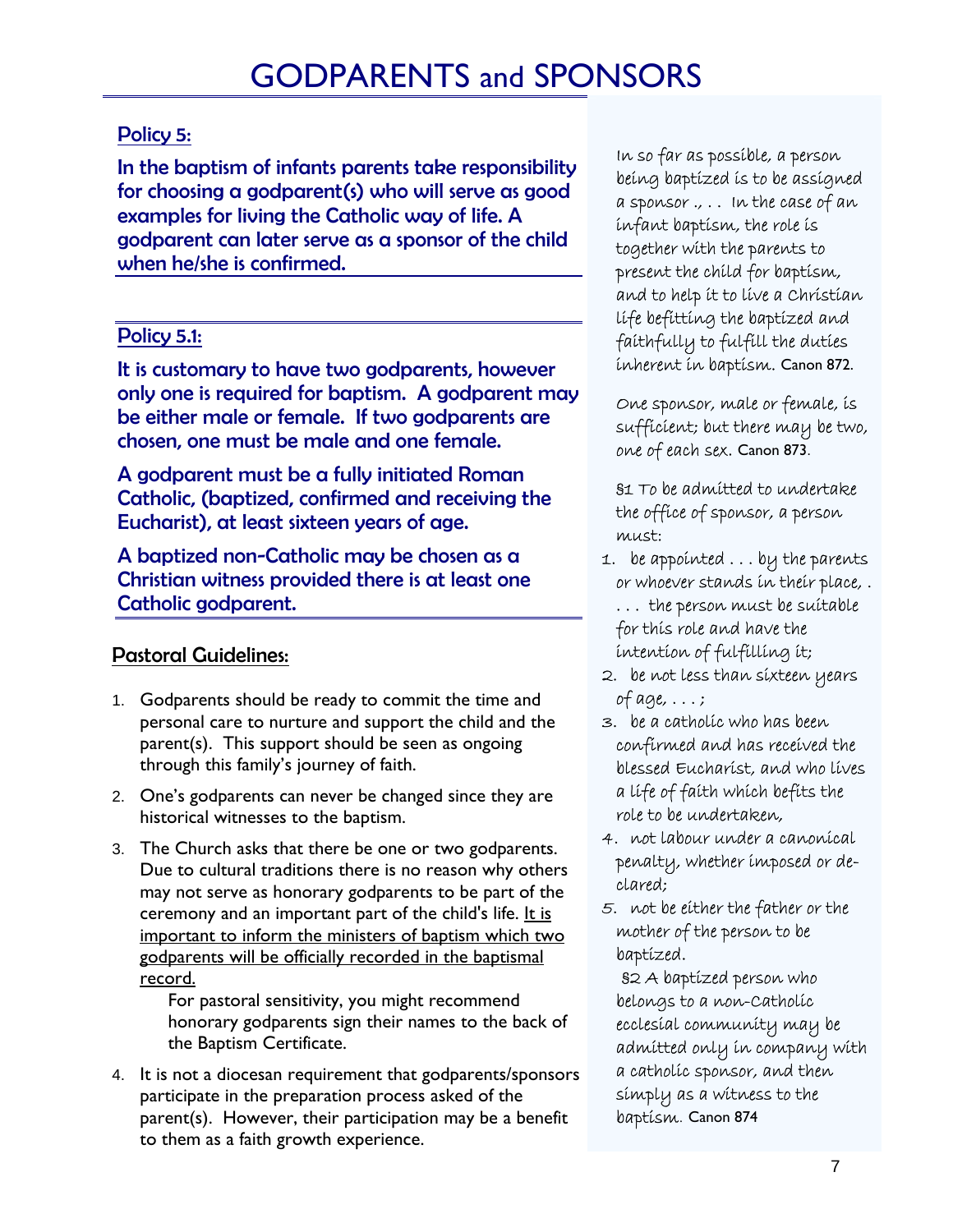### CHARGES for INFANT BAPTISM

For the administration of the sacraments the minister may not ask for anything beyond the offerings which are determined by the competent authority, and he must always ensure that the needy are not deprived of the help of the sacraments by reason of poverty. Canon 848

The process of evangelization, consequently, is structured in stages or "essential moments": missionary activity directed toward nonbelievers and those who live in religious indifference; initial catechetical activity for those who choose the Gospel and for those who need to complete or modify their initiation; pastoral activity directed toward the Christian faithful of mature faith in the bosom of the Christian community. GDC 49

#### Policy 6:

No fees are to be charged for the preparation of parents for the Sacrament of infant Baptism or for the administration of the Sacrament of Baptism. This also applies to materials or textbooks. A suggested donation can be recommended.

#### Pastoral Guidelines:

- 1. Parishes are encouraged to present a new dynamic that is supported by not charging a fee to those we evangelize. This ministry is to be seen as *Mission ad gentes*—coexisting with a changing baptism ministry that now requires "new evangelization."
- 2. Parishes many not charge for the preparation of parents for the baptism of their infants, however parishes may inform parent(s) of any expense incurred in the printing of handouts, or purchasing of specific materials or certificates provided them. While not asking for a fee, it is acceptable to ask participants to assist with a donation to help defray these parish expenses.